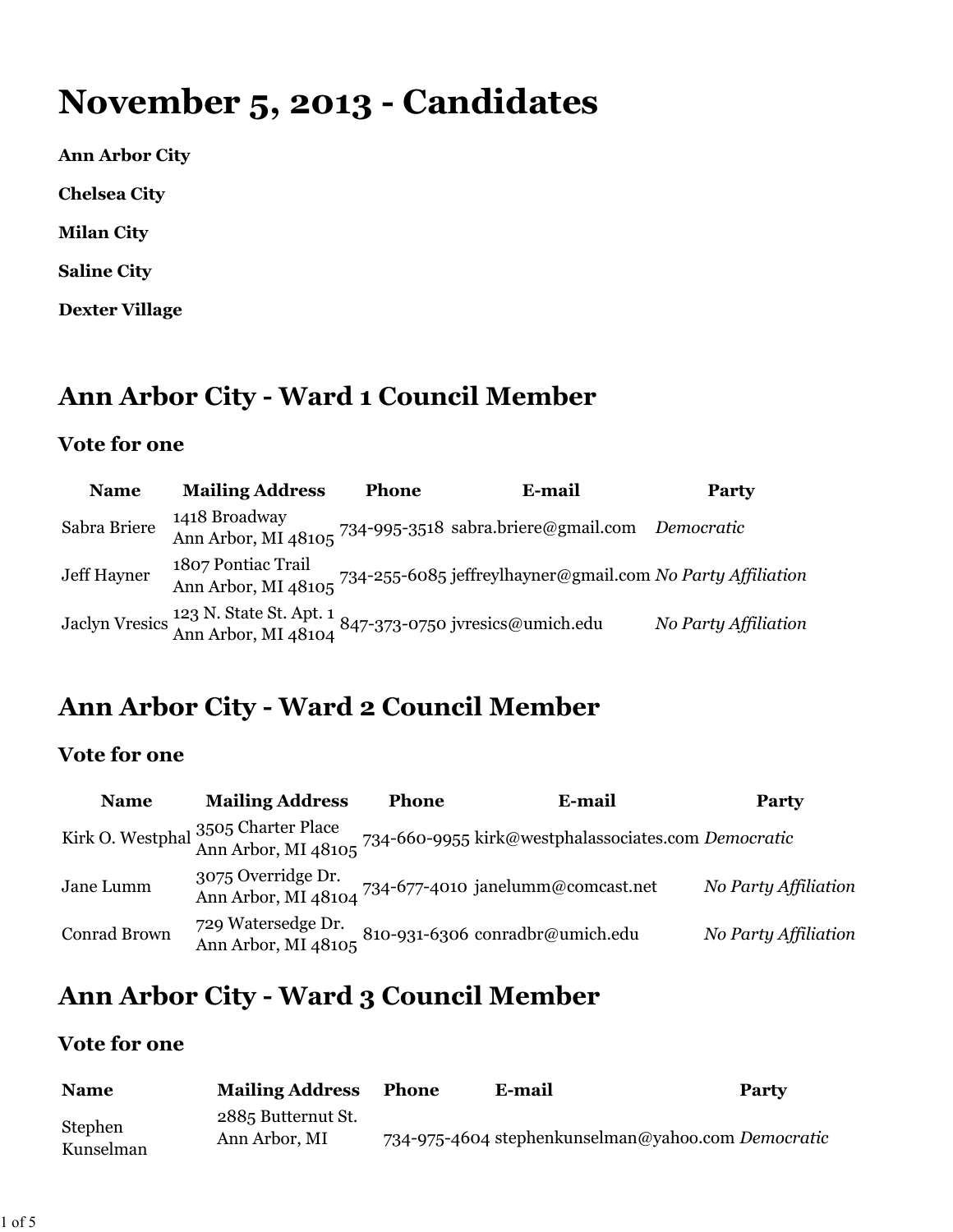|                | 48108                                       |                                       |                         |
|----------------|---------------------------------------------|---------------------------------------|-------------------------|
| Samuel DeVarti | 1231 Baldwin Ave.<br>Ann Arbor, MI<br>48104 | $734 - 255 - 2204$ sdevarti@gmail.com | No Party<br>Affiliation |

### **Ann Arbor City - Ward 4 Council Member**

#### **Vote for one**

| <b>Name</b>                                        | <b>Mailing Address</b>               | <b>Phone</b> | E-mail                                                              | <b>Party</b> |
|----------------------------------------------------|--------------------------------------|--------------|---------------------------------------------------------------------|--------------|
| John E. Eaton                                      | 1606 Dicken Dr.                      |              | Ann Arbor, MI 48103 734-662-6083 eaton4council@gmail.com Democratic |              |
| William R. Lockwood 564 Galen Circle<br>(Write-in) | Ann Arbor, MI 48103 734-913-8833 n/a |              |                                                                     | n/a          |

## **Ann Arbor City - Ward 5 Council Member**

### **Vote for one**

| <b>Name</b>                     | <b>Mailing Address</b>                                 | <b>Phone</b> | E-mail                                                                                       | Party |
|---------------------------------|--------------------------------------------------------|--------------|----------------------------------------------------------------------------------------------|-------|
| Mike Anglin                     |                                                        |              | 549 South First Street<br>Ann Arbor, MI 48103 734-741-9786 mikeanglino7@gmail.com Democratic |       |
| Tom Partridge n/a<br>(Write-in) |                                                        | n/a          | progrsauthr@gmail.com $n/a$                                                                  |       |
| Chip Smith<br>(Write-in)        | 517 Krause St.<br>Ann Arbor, MI 48103 734-709-2022 n/a |              |                                                                                              | n/a   |

# **Chelsea City - Mayor**

#### **Vote for one**

| <b>Name</b> | <b>Mailing Address</b> | <b>Phone</b> | E-mail                                                                                            |
|-------------|------------------------|--------------|---------------------------------------------------------------------------------------------------|
|             |                        |              | Jason F. Lindauer 415 Washington St.<br>Chelsea, MI 48118 734-475-9410 jlindauer@city-chelsea.org |

# **Chelsea City - Council Member - Full Term**

#### **Vote for three**

| <b>Name</b>        | <b>Mailing Address</b>                 | <b>Phone</b> | E-mail                             |
|--------------------|----------------------------------------|--------------|------------------------------------|
| Melissa A. Johnson | P.O. Box 143<br>Chelsea, MI 48118      |              | 734-475-2436 maj1031@att.net       |
| Jeff Blazok        | 441 Fairways Lane<br>Chelsea, MI 48118 |              | 734-562-2544 jeff.blazok@gmail.com |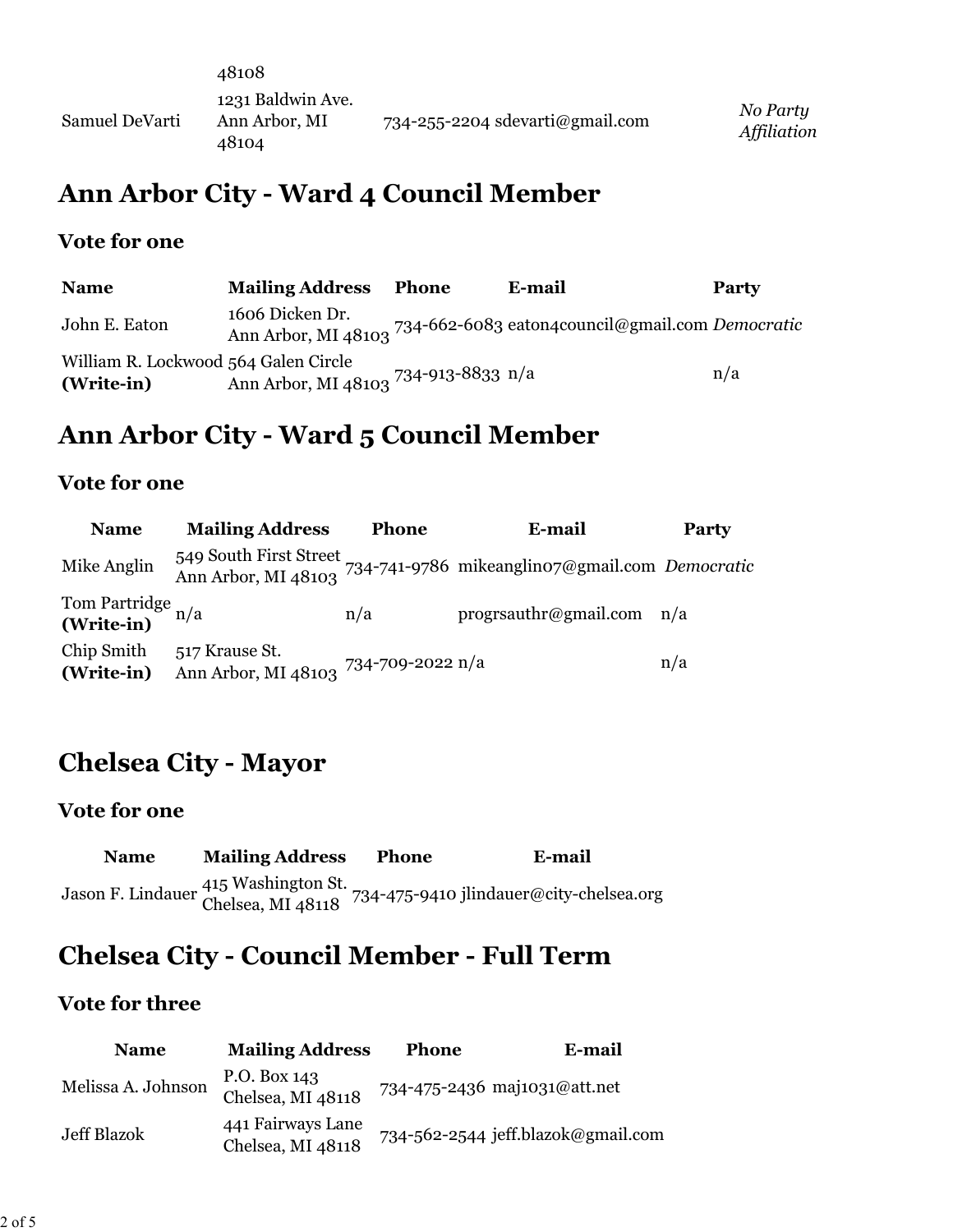| Jim Myles                                                     | 118 E. Middle St.<br>Chelsea, MI 48118 | 734-475-2244 n/a                     |
|---------------------------------------------------------------|----------------------------------------|--------------------------------------|
| Marcia White Parker 119 Wilkinson St. #1<br>Chelsea, MI 48118 |                                        | 734-395-8983 marcia.white2@gmail.com |
| Cheri Albertson                                               | 1472 Auston Ln.<br>Chelsea, MI 48118   | 734-475-8313 cheriaa@umich.edu       |
| Dustin Suntheimer                                             | 680 Creekside Ct.<br>Chelsea, MI 48118 | 734-972-2693 drsuntheimer@gmail.com  |

# **Chelsea City - Council Member - Partial Term ending 11/10/2015**

### **Vote for two**

| <b>Name</b>  | <b>Mailing Address</b>                         | <b>Phone</b> | E-mail                                 |
|--------------|------------------------------------------------|--------------|----------------------------------------|
|              | Susan J. Moore 617 Fieldstone Circle West      |              | 734-433-0881 sjmoore4chelsea@yahoo.com |
| Jane Pacheco | 418 Chandler St.<br>Chelsea, MI 48118          |              | 734-330-4497 janeden@sbcglobal.net     |
|              | Frank Hammer 521 East St.<br>Chelsea, MI 48118 |              | 734-475-1828 beemerguy@fastmail.fm     |

### **Milan City - Mayor**

### **Vote for one**

| <b>Name</b>                | <b>Mailing Address</b>          | <b>Phone</b> | E-mail                                    |
|----------------------------|---------------------------------|--------------|-------------------------------------------|
| Michael Armitage           | 230 Hurd St.<br>Milan, MI 48160 |              | 734-474-1574 michael@armitageformayor.com |
| Jason Brown<br>(WITHDRAWN) |                                 |              |                                           |

# **Milan City - Council Member**

### **Vote for three**

| <b>Name</b>       | <b>Mailing Address</b>                   | <b>Phone</b> | E-mail                               |
|-------------------|------------------------------------------|--------------|--------------------------------------|
| Dominic N. Hamden | 827 Barn Swallow Lane<br>Milan, MI 48160 |              | 734-439-0654 dominichamden@gmail.com |
| Ann L. Gee        | 706 Goldfinch Lane<br>Milan, MI 48160    |              | 734-439-3373 al.g@comcast.net        |
| Douglas A. Gilson | 123 S. Platt Rd.<br>Milan, MI 48160      |              | 734-320-7443 djdaw621@gmail.com      |
| Joseph D. Chapin  | 230 Wabash St.<br>Milan, MI 48160        |              | 734-216-9044 jchapin230@gmail.com    |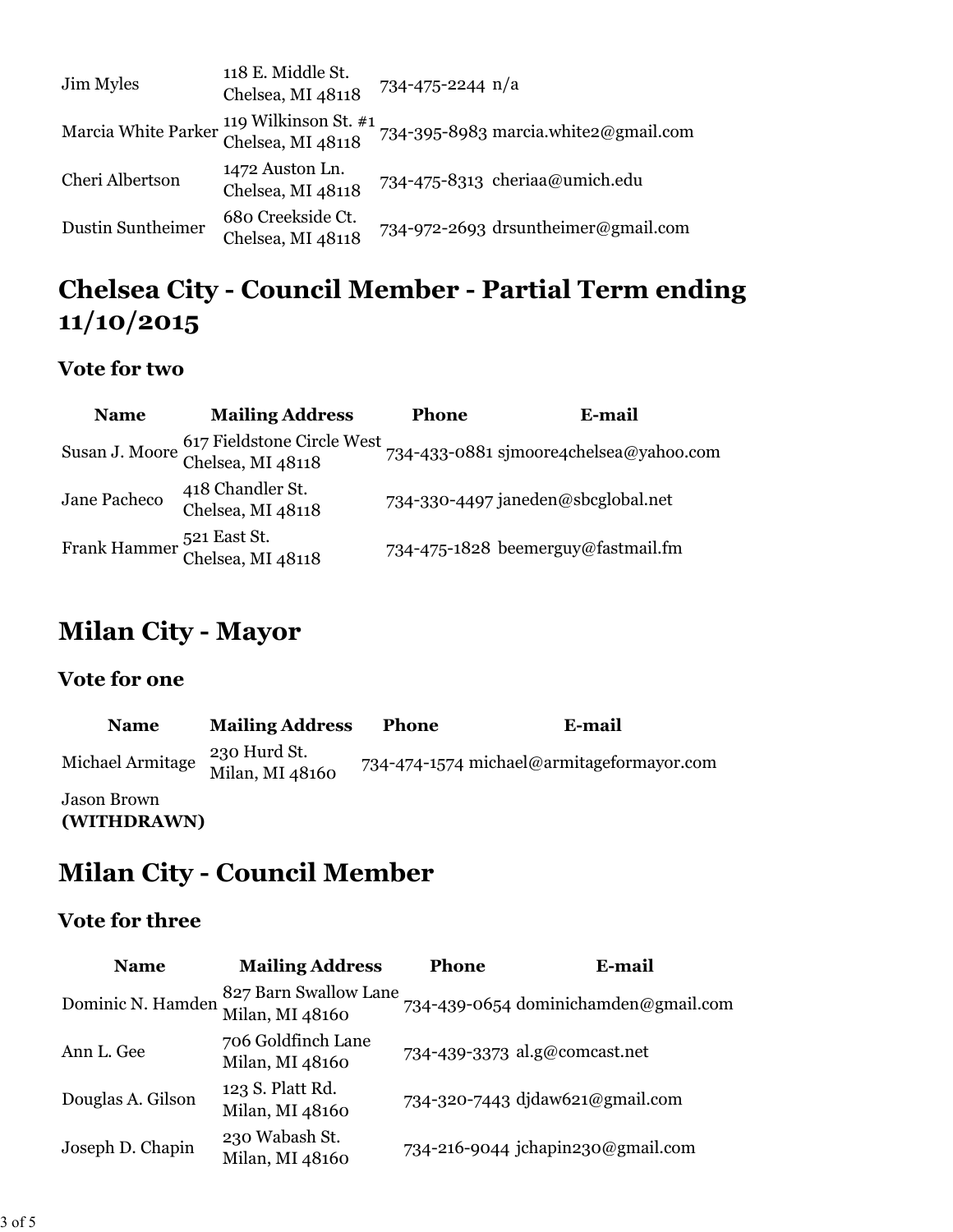# **Milan City - Library Board Director**

### **Vote for two**

| <b>Name</b>                                   | <b>Mailing Address</b>                                  | <b>Phone</b> | E-mail                          |
|-----------------------------------------------|---------------------------------------------------------|--------------|---------------------------------|
|                                               | Joyce M. Armitage 239 Lafayette Ave.<br>Milan, MI 48160 |              | 734-439-8081 jarmitag@yahoo.com |
| Randy Westbrooks 676 Allen<br>Milan, MI 48160 |                                                         |              | 734-439-7293 rwestbr785@aol.com |

### **Saline City - Council Member**

### **Vote for three**

| <b>Name</b>   | <b>Mailing Address</b>                                     | <b>Phone</b> | E-mail                                 |
|---------------|------------------------------------------------------------|--------------|----------------------------------------|
| Linda TerHaar | 104 W. McKay St.<br>Saline, MI 48176                       |              | 734-429-8221 lterhaar@cityofsaline.org |
| James Roth    | 186 Annwood Ct.<br>Saline, MI 48176                        |              | 734-429-4063 roth@bignet.net           |
|               | Terri Sibo-Koenig 206 S. Ann Arbor St.<br>Saline, MI 48176 |              | 734-944-2388 tsibo@comcast.net         |

# **Dexter Village - Charter Commission Member**

### **Vote for nine**

| <b>Name</b>            | <b>Mailing Address</b>                   | <b>Phone</b>       | E-mail                                  |
|------------------------|------------------------------------------|--------------------|-----------------------------------------|
| Sue Sherrill           | 3435 Edison<br>Dexter, MI 48130          | 734-426-8595 $n/a$ |                                         |
| <b>Michael Raatz</b>   | 431 Cambridge Dr.<br>Dexter, MI 48130    |                    | 734-424-1462 mijora@att.net             |
| John P. Hansen         | 7880 Fifth<br>Dexter, MI 48130           |                    | 734-426-3337 rephansen@aol.com          |
| Mary-Ellen Miller      | 7654 Forest<br>Dexter, MI 48130          |                    | 734-426-2398 maryellen48130@yahoo.com   |
| Roger Koback           | 7812 Fourth St.<br>Dexter, MI 48130      |                    | 734-926-3762 rogerkk@comcast.net        |
| Barbara Gutowski       | 7716 Cottonwood Lane<br>Dexter, MI 48130 | 734-424-3359 n/a   |                                         |
| Victor Michaels        | 3649 Cushing Ct.<br>Dexter, MI 48130     |                    | 734-426-5146 camp-cushing@sbcglobal.net |
| <b>Thomas Phillips</b> | 7175 Ulrich<br>Dexter, MI 48130          |                    | 734-426-5355 tlphillips@comcast.net     |